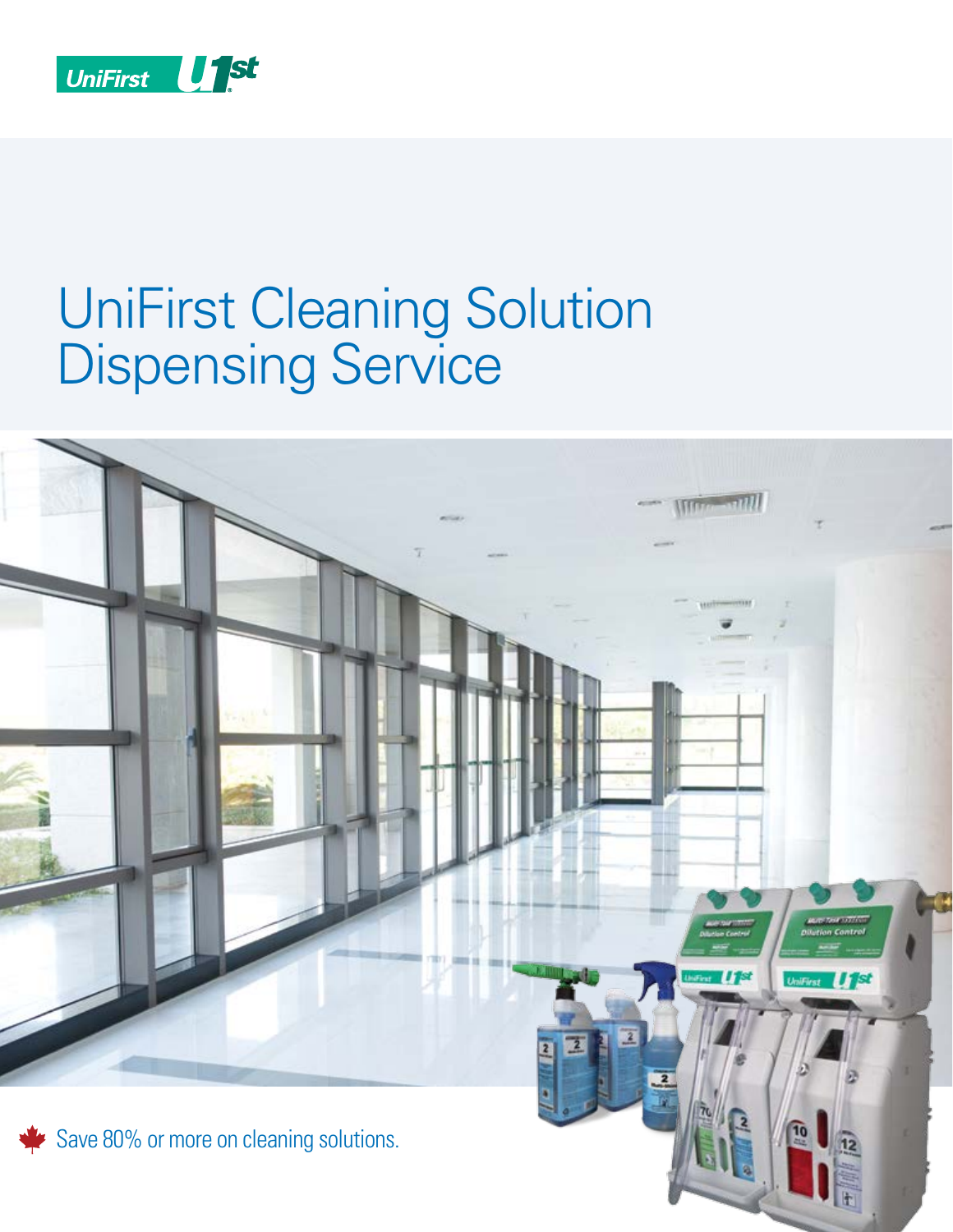# Save 80% or more on comm

Is your business using ready-to-use facility cleaning solutions, cleaning solution concentrates, or a "top-off" solution dispensing service?

Then it's time to switch to UniFirst's Cleaning Solution Dispensing Service for BIG savings on the most commonly used cleaning supplies for your commercial facility. Compared to purchasing ready-to-use cleaning solutions, you could save 90% or more!

### **Precise concentrate dilution for cost savings**

The secret to dramatic savings in cleaning products is the proper use of concentrates. When you purchase ready-to-use cleaning supplies, you're paying for 95% water and elaborate packaging. And when you "free pour" concentrates to mix your own cleaning solutions, it's like pouring money down the drain because you use more than is needed. With the UniFirst dilution control system, you get perfectly diluted cleaning solutions, every time, with the simple touch of a button.

Other dispensing systems place the metering tip inside the dispenser itself, where it gets clogged over time, negatively affecting your dilutions. Our patented concentrate refills come with a fresh, built-in metering tip to ensure precise, consistent dilution.



*Less than 50 cents a bottle — Just one of our Multi-Shine concentrates makes 83+ litres of ready-to-use glass and surface cleaner!*

See back cover for actual savings.





## Easy-to-use, durable system

#### **Wall Mount Dispenser**

Accurately dilute and dispense two high-performance concentrates with the push of a button. Easily connect two units together to create a four-product dispenser. 99SR

- **1.** *Training guide/information wall chart*
- **2.** *Easily fill spray bottles, mop buckets, auto scrubbers, etc.*
- **3.** *Correct dilution with the touch of a button prevents wasteful "glug glug" pouring*
- **4.** *Locking cabinet*
- **5.** *Concentrate mixes automatically with water in dispenser*
- **6.** *Colour- and number-coded containers for simplified training*
- **7.** *Coordinated OSHAcompliant spray bottles*
- **8.** *Stop wasting 50% of your concentrated cleaning solutions*

### Contact your UniFirst representative to get started

#### **Pay only for what you use**

Unlike other less economical or lower quality dilution control services, UniFirst's is not a "top-off" service. Our refills are precisely measured and controlled so your invoices reflect exactly what was delivered. You get reliable, need-based delivery of your concentrated refill cartridges when you need them, and you only pay for what you use. With the UniFirst dilution control service, you always have needed supplies on hand to keep your entire facility clean.

#### **Designed for simplicity and safety**

Our system is safe and easy to operate. With one simple water hookup, and our installation help, you'll be ready to mix perfectly diluted cleaning solutions. Plus, colour and number coding of concentrated refill cartridges makes selecting the right cleaning solution for each application a breeze. Sealed refills and a closed delivery system reduce risks of accidental spills.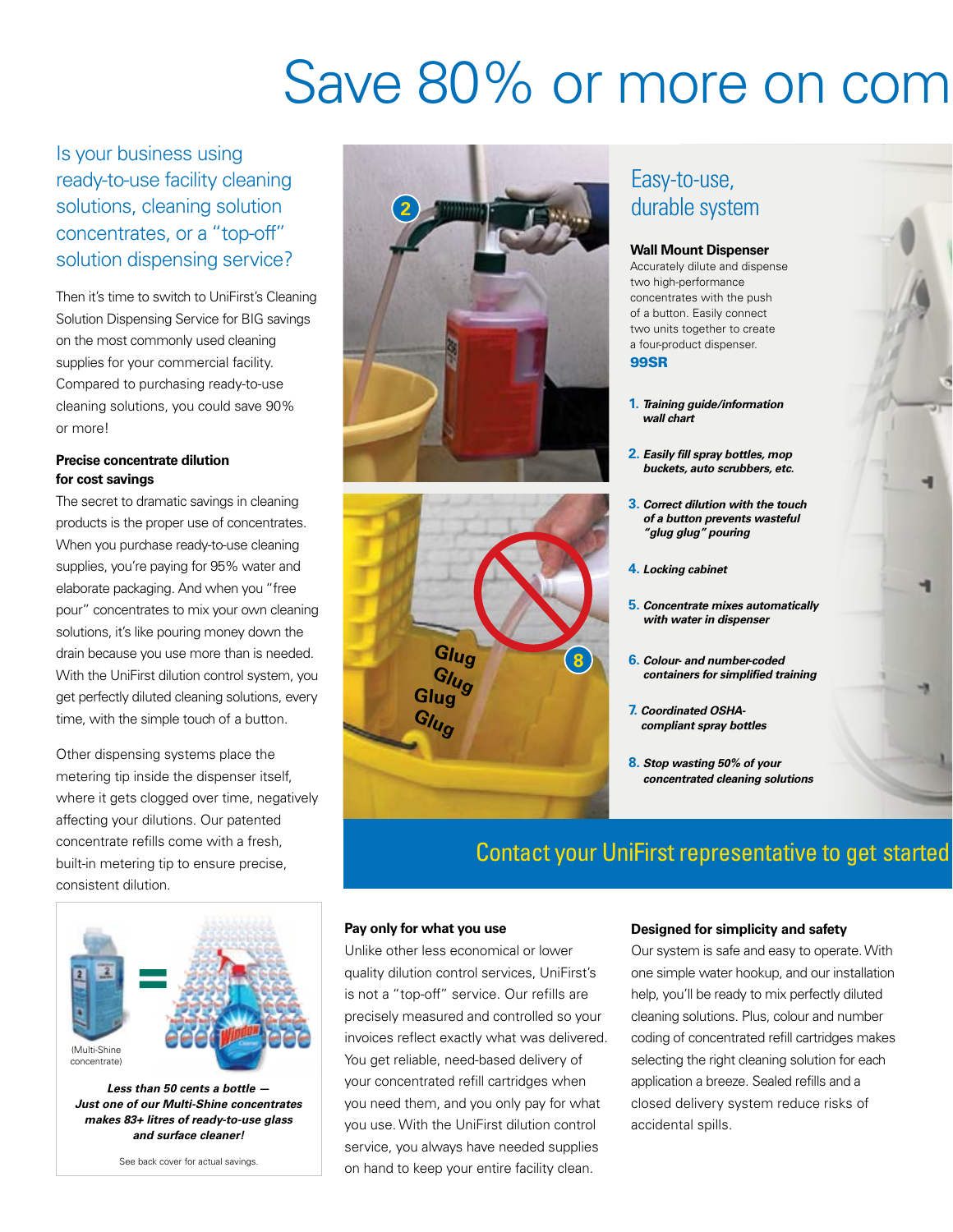# mercial cleaning solutions.



# Coday. Or call 800.263.4342. *Fresh metering tip in <u>every</u> refill*

*prevents system clogging.*

### Portable Spray/Foam Guns



**U-Fill Sprayer** Portable spraying gun goes anywhere and allows quick and easy cleaning using properly diluted and dispensed cleaning chemicals.

**U-Fill Foamer**  Portable foaming gun allows quick and easy cleaning of shower rooms with effective soap scum and mineral deposit removal.

#### 99TA

# Heavy-Duty Degreaser System

Remove grease and oil from a variety of surfaces with the Fury Degreaser, a non-corrosive heavyduty degreaser designed for anywhere that oil and grease accumulates.

System features one-button dilution control and bag-in-box refill design for easy, economical use.



#### **One-Button Degreaser Dilution Control System** 99TK

#### **Fury Degreaser**

99TL 18.9 L bag-in-box 99TP 208 L drum (drop ship only) **99UE** 1,040.9 L tote

**Rapid Fill Dispenser** 99TV for 208 L drum

### Sink Dilution Station

Automatically dilutes and dispenses superconcentrated suds and sanitizer cleaning products into three basin sinks from a compact, durable metal-housing design, with greater reliability than the traditional pour method.

**Three-Basin Sink Dispenser** 99TQ

**Power Suds 99TR** 371

**Sanitzer 99TT** 3.7 L

**Test Strips** Measures the concentration of quaternary sanitizers. **99TW** Test strip kit;

15 ft./roll



**Easy-Fill Gun** Portable gun allows you to prepare correctly diluted cleaning solutions from super concentrates. Fill mop buckets, auto scrubbers, bottles, and more. 99SS



*Colour- and number-coded spray bottles and labels also available.*



# Drain Maintainer

A multi-purpose biological digester/odour counteractant. Its blend of four different bacillus strains release enzymes to break down organic debris. Use as a drain maintainer



and grease trap additive. Also great for urine and other malodours.